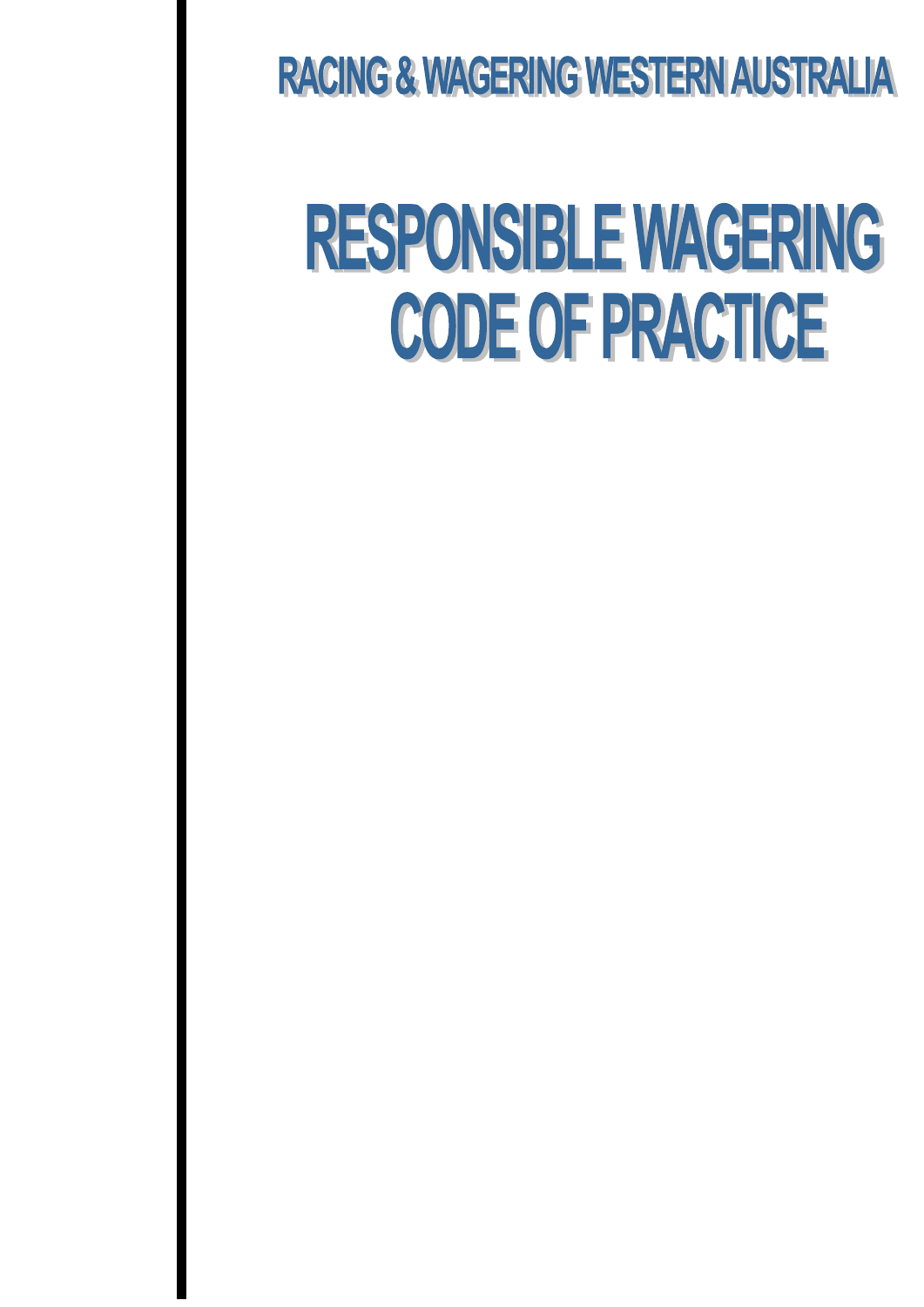## **Foreword**

While participating in wagering activities may be a pleasurable leisure pursuit for many, the WA Racing Industry acknowledges that for some users, gambling has the potential to become a significant problem that impacts on themselves, their families, their friends and the broader community.

Racing and Wagering Western Australia (RWWA) and the WA Racing Clubs are committed to positioning themselves as a competitive and responsible community organisation in the wagering and gambling industry and reducing the potential for people to develop wagering problems.

The Code of Practice (Code) represents a self-regulatory, whole-of-industry commitment to best practice in the provision of responsible wagering. It is a strategy, for both on and off course services, which incorporates problem gambling prevention initiatives, community education, compliance monitoring initiatives, and possible identification of procedures to connect customers that step forward, to professional support channels.

The Code has been developed by Community, Industry and Government representatives and will be periodically reviewed to evaluate outcomes, effectiveness of the practices, and inclusion of latest research on causes and preventative measures relating to problem gambling.

The Code provides a platform to share best practice across the Racing Industry, as well as supporting its effective implementation. It is supported by an Operational Manual, which will be maintained by the RWWA Responsible Wagering Customer Liaison Officer, relevant brochures, forms and training manuals.

**\_\_\_\_\_\_\_\_\_\_\_\_\_\_\_\_\_\_\_\_\_\_\_\_\_\_\_\_\_\_\_\_\_\_\_\_\_\_\_\_ \_\_\_\_\_\_\_\_\_\_\_\_\_** 

**Richard Burt Chief Executive Officer Chief Executive Officer Chief Executive Officer Chief Act 2018 RACING AND WAGERING WESTERN AUSTRALIA**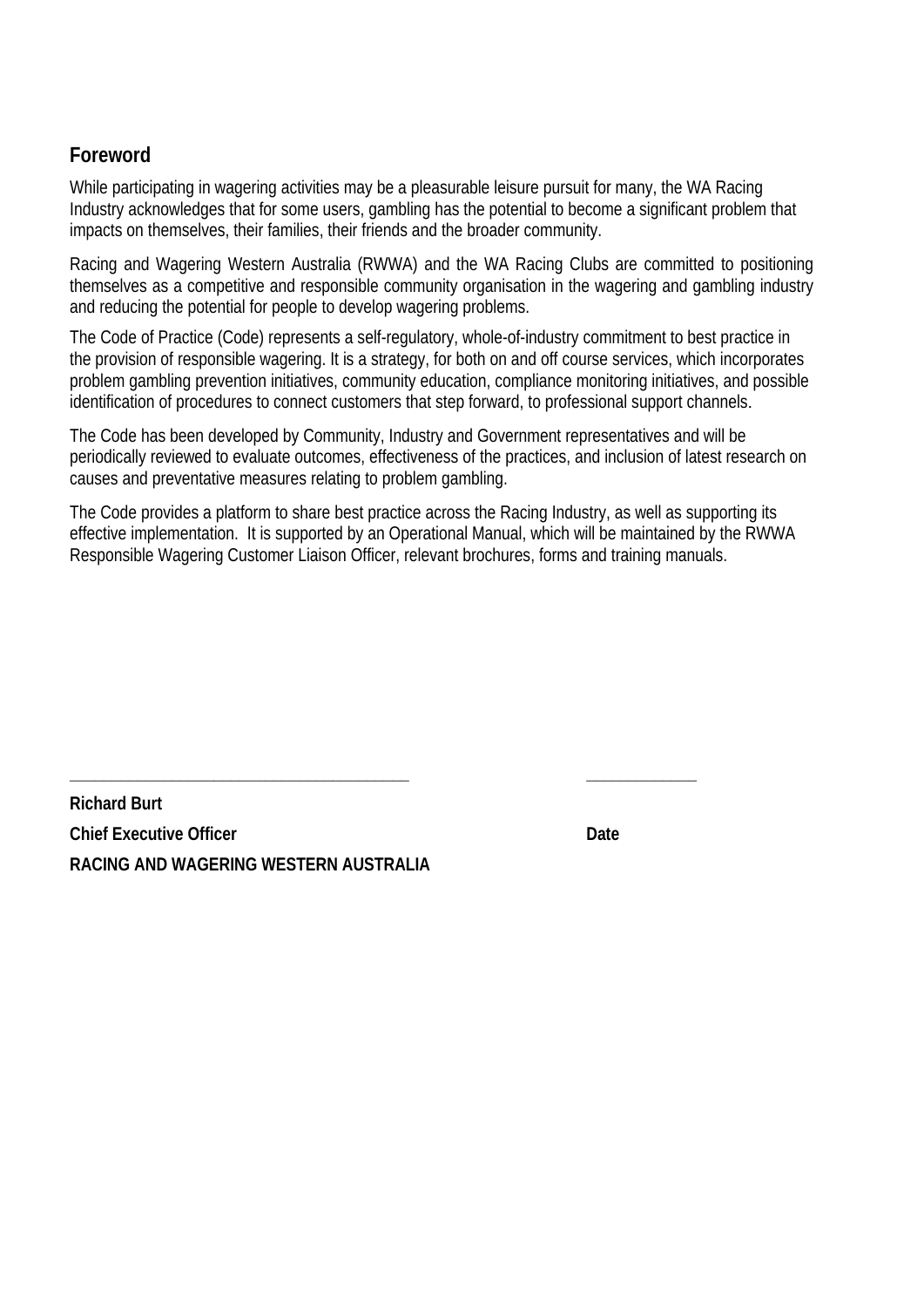# **Contents**

| 1              | <b>GUIDING PRINCIPLE</b>                                                                                                                                                                                                                                                                                                                                                                                                                                                                                                                                                                                                                                                                                                                                                                                                                                                                                                                                                                                                      | 5                                                                                                                                                                                |
|----------------|-------------------------------------------------------------------------------------------------------------------------------------------------------------------------------------------------------------------------------------------------------------------------------------------------------------------------------------------------------------------------------------------------------------------------------------------------------------------------------------------------------------------------------------------------------------------------------------------------------------------------------------------------------------------------------------------------------------------------------------------------------------------------------------------------------------------------------------------------------------------------------------------------------------------------------------------------------------------------------------------------------------------------------|----------------------------------------------------------------------------------------------------------------------------------------------------------------------------------|
| $\overline{2}$ | WHAT IS RESPONSIBLE WAGERING?                                                                                                                                                                                                                                                                                                                                                                                                                                                                                                                                                                                                                                                                                                                                                                                                                                                                                                                                                                                                 | 5                                                                                                                                                                                |
| 3              | WHAT IS PROBLEM GAMBLING?                                                                                                                                                                                                                                                                                                                                                                                                                                                                                                                                                                                                                                                                                                                                                                                                                                                                                                                                                                                                     | 5                                                                                                                                                                                |
| 4              | <b>OUTCOMES</b>                                                                                                                                                                                                                                                                                                                                                                                                                                                                                                                                                                                                                                                                                                                                                                                                                                                                                                                                                                                                               | 6                                                                                                                                                                                |
| 5              | THE CODE                                                                                                                                                                                                                                                                                                                                                                                                                                                                                                                                                                                                                                                                                                                                                                                                                                                                                                                                                                                                                      | 7                                                                                                                                                                                |
| 5.1            | Responsible Service and Delivery of Wagering to Customers<br><b>Mission Statement</b><br>5.1.1<br>5.1.2<br>Information<br>5.1.2.1<br><b>Wagering Products</b><br>5.1.2.2<br>Responsible Communication<br>5.1.3<br><b>Customer Assistance and Staff Training</b><br>5.1.4<br>Responsible Wagering Responsible Officers<br><b>Playing Environment</b><br>5.1.5<br>5.1.5.1<br>Responsible Wagering Information & Messages<br>5.1.5.2<br>Form Guides<br>Racing Radio and Internet<br>5.1.5.3<br>5.1.5.4<br>Safety & Security<br><b>Unattended Children</b><br>5.1.5.5<br>5.1.5.6<br><b>Minors</b><br>5.1.5.7<br>Persons under the influence / Persons smoking<br>5.1.5.8<br><b>Staff Gambling</b><br>Gratuities<br>5.1.5.9<br>5.1.6<br><b>Financial Transactions</b><br><b>Credit Betting</b><br>5.1.6.1<br>Acceptable forms of payment<br>5.1.6.2<br><b>Automatic Teller Machines</b><br>5.1.6.3<br><b>EFTPOS Facilities</b><br>5.1.6.4<br>5.1.6.5<br>Loans<br>5.1.7<br>Advertising<br><b>Competitions and Prizes</b><br>5.1.7.1 | 7<br>7<br>$\overline{\phantom{a}}$<br>8<br>8<br>8<br>9<br>$\mathcal{G}$<br>$\mathcal{G}$<br>9<br>9<br>10<br>10<br>10<br>10<br>11<br>11<br>11<br>11<br>11<br>11<br>11<br>12<br>12 |
| 5.2            | Provision of Assistance to customers adversely affected by wagering<br>5.2.1<br><b>Staff Training</b><br>5.2.2<br>Information<br>Self-exclusion Program<br>5.2.3                                                                                                                                                                                                                                                                                                                                                                                                                                                                                                                                                                                                                                                                                                                                                                                                                                                              | 13<br>13<br>13<br>13                                                                                                                                                             |
| 5.3            | Continuous Improvement initiatives<br>5.3.1<br>Responsible Wagering File<br>5.3.2<br>Compliance Review of Responsible Wagering Code of Practice<br>5.3.3<br>Privacy                                                                                                                                                                                                                                                                                                                                                                                                                                                                                                                                                                                                                                                                                                                                                                                                                                                           | 14<br>14<br>14<br>14                                                                                                                                                             |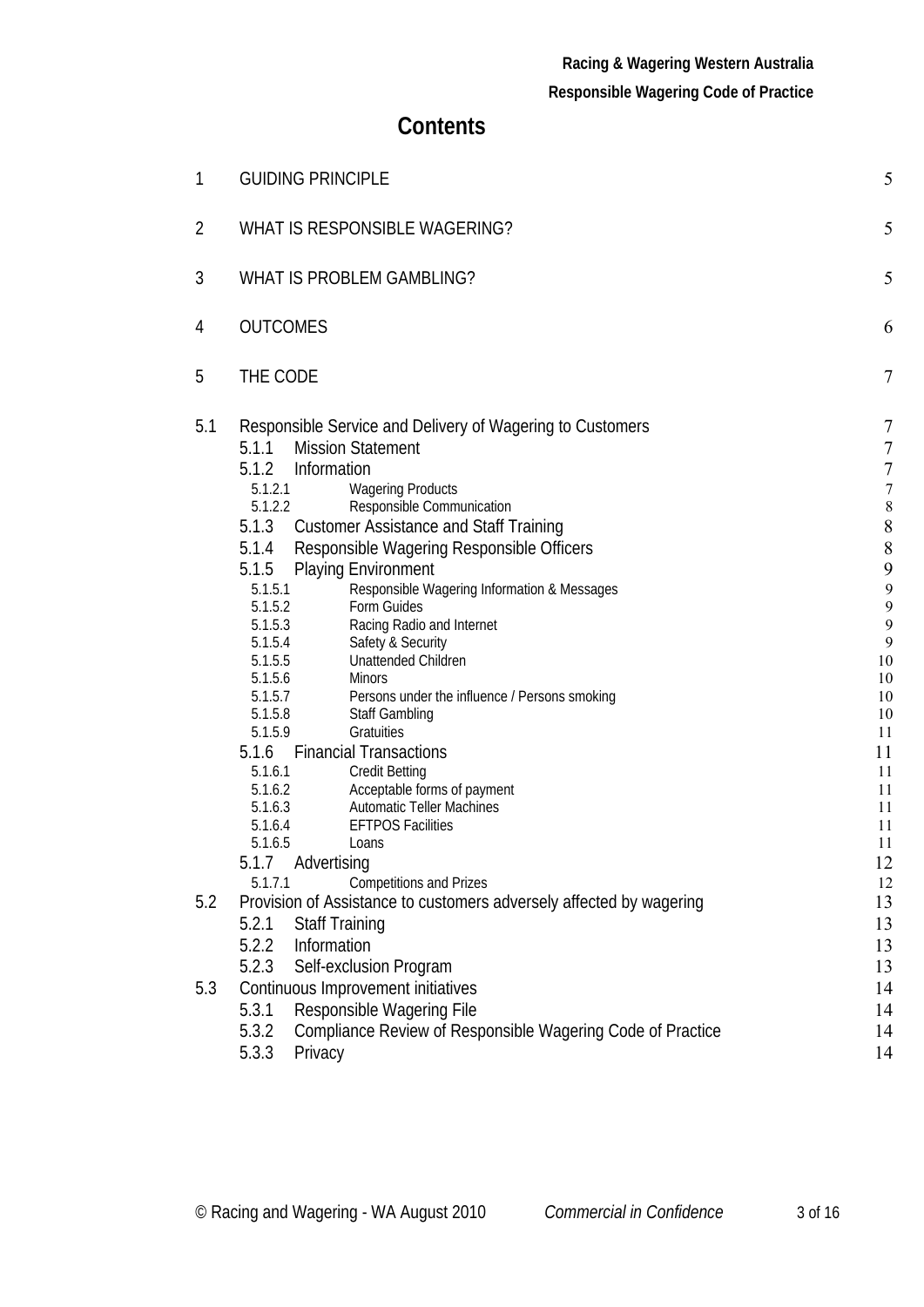## **Racing & Wagering Western Australia Responsible Wagering Code of Practice**

| 5.4            | <b>Research and Consultation</b> | 14 |
|----------------|----------------------------------|----|
| 6              | <b>GLOSSARY OF TERMS</b>         |    |
| $\overline{7}$ | ACKNOWLEDGEMENTS                 | 16 |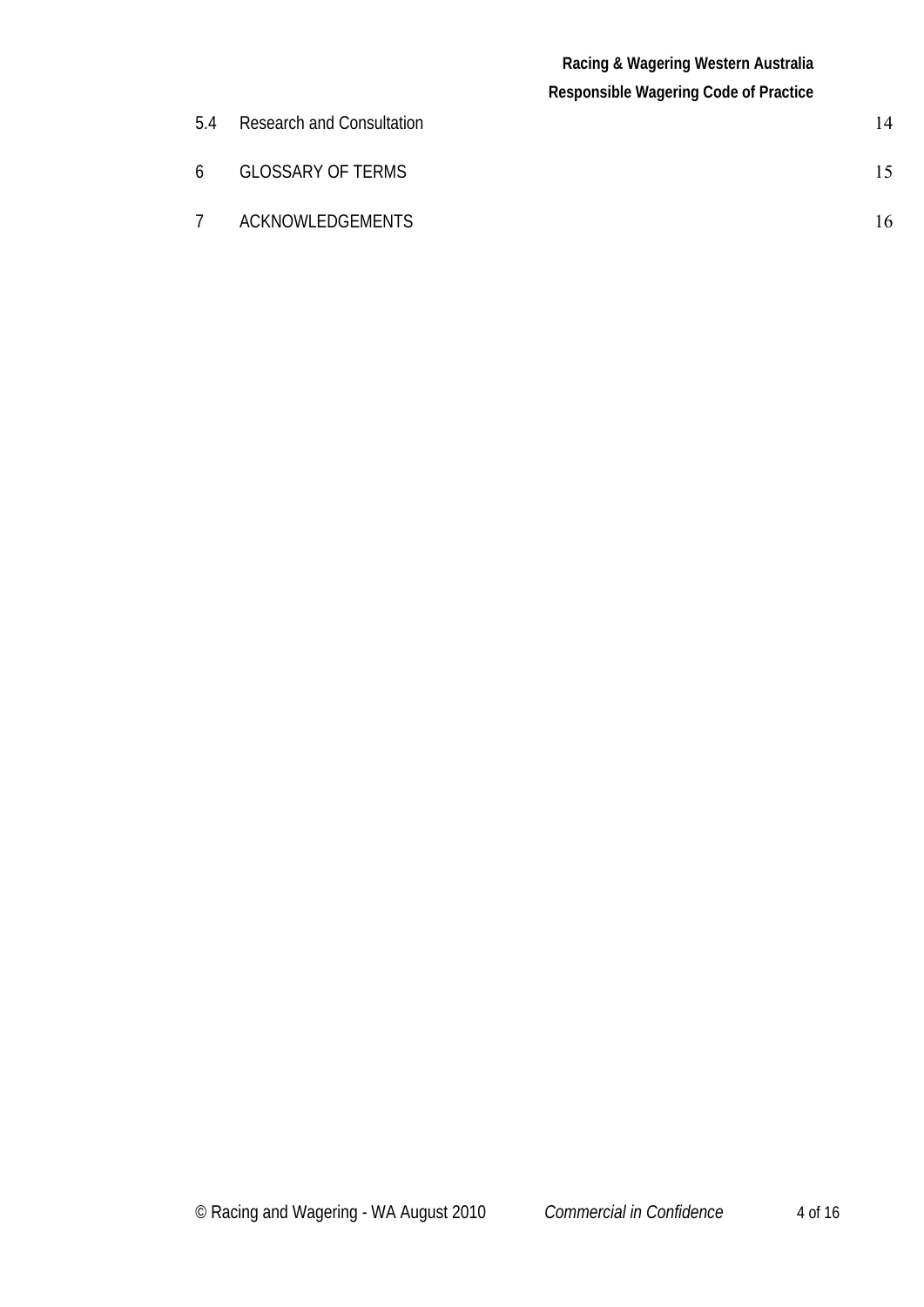# **1 GUIDING PRINCIPLE**

The Code is based on a unified approach and shared commitment by racing and wagering industry providers to the guiding principle of ethical and accountable behaviour.

This principle recognises the importance of customers' well being with a focus on minimising the potential harm of wagering to themselves, their families, their friends, and the broader community.

# **2 WHAT IS RESPONSIBLE WAGERING?**

"Responsible wagering occurs in a regulated environment where the potential for harm associated with gambling is minimised and people make informed decisions about their participation in wagering.

Responsible wagering occurs as a result of the collective actions and shared ownership by individuals, communities, the wagering industry and the Government to achieve outcomes that are socially responsible and responsive to community concerns, and is committed to protecting the integrity and image of the wagering product." (Source: National Guidelines for Responsible Wagering Practices developed by the Australian Racing Ministers Conference)

# **3 WHAT IS PROBLEM GAMBLING?**

Problem Gambling is any gambling activity that causes difficulty for an individual. This generally occurs when gambling activity results in a range of adverse consequences including:

- Where the safety and well being of gambling customers, their family, or friends are placed at risk.
- An individual gambles beyond their means.
- An individual gambles impulsively and that individual is unable to control those impulses.

These factors all negatively impact not only the individual but the broader community.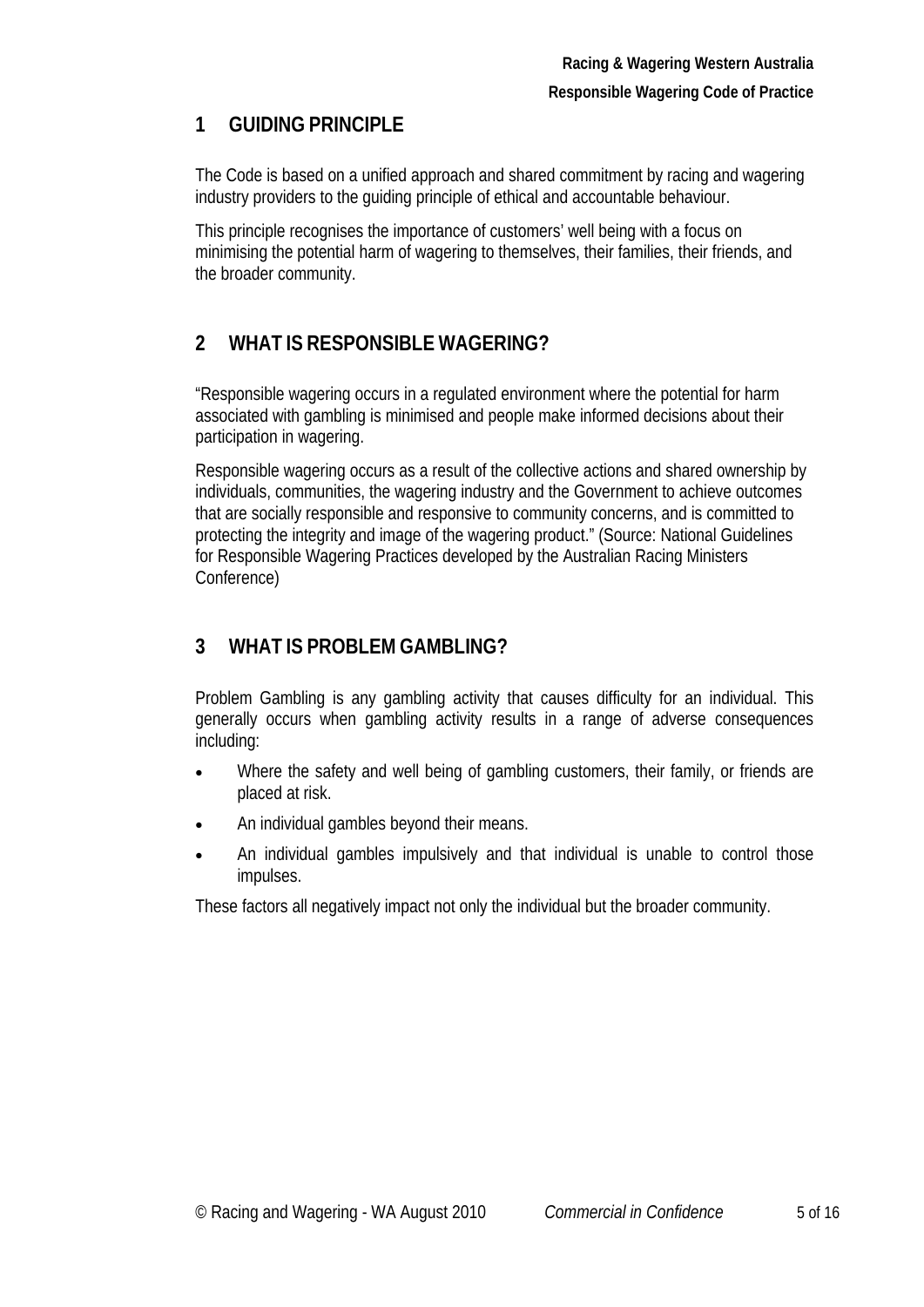# **4 OUTCOMES**

By adopting the Code, RWWA aims to achieve the following goals and outcomes.

- *Responsible service and delivery of wagering to customers*
	- $\triangleright$  Provision of information enabling customers to make informed choices regarding their participation;
	- $\triangleright$  Provision of information to educate customers on the roles and rights of individuals, communities, the gambling industry and Government in relation to responsible gambling practices.
	- $\triangleright$  Provision of information to customers relating to problem gambling help services available in WA and in other jurisdictions in Australia.
	- $\triangleright$  Ensure staff and agents receive training in the responsible service of wagering at a level appropriate to their role in the service of products to their customers;
	- $\triangleright$  Provision of wagering advertising and promotional material in a responsible manner.
- *Provision of assistance to customers adversely affected by wagering*
	- $\triangleright$  Provision of training for all staff and agents in the responsible service of wagering at a level appropriate to their role in the service of products;
	- $\triangleright$  Provision of timely and appropriate information, and assistance to customers adversely affected by wagering; and
	- $\triangleright$  A self-exclusion program and procedures to support customers who have identified a gambling problem and to connect these customers, who step forward, to professional support channels.
- *Continuous improvement initiatives:*
	- $\triangleright$  Biennial review of the Code to ensure relevance to industry best practise.
- *Research and consultation*
	- $\triangleright$  Create an ongoing relationship with stakeholders ensuring RWWA is informed of current practices and experiences; and
	- $\triangleright$  Support independent objective research and develop appropriate enhancements to the Code.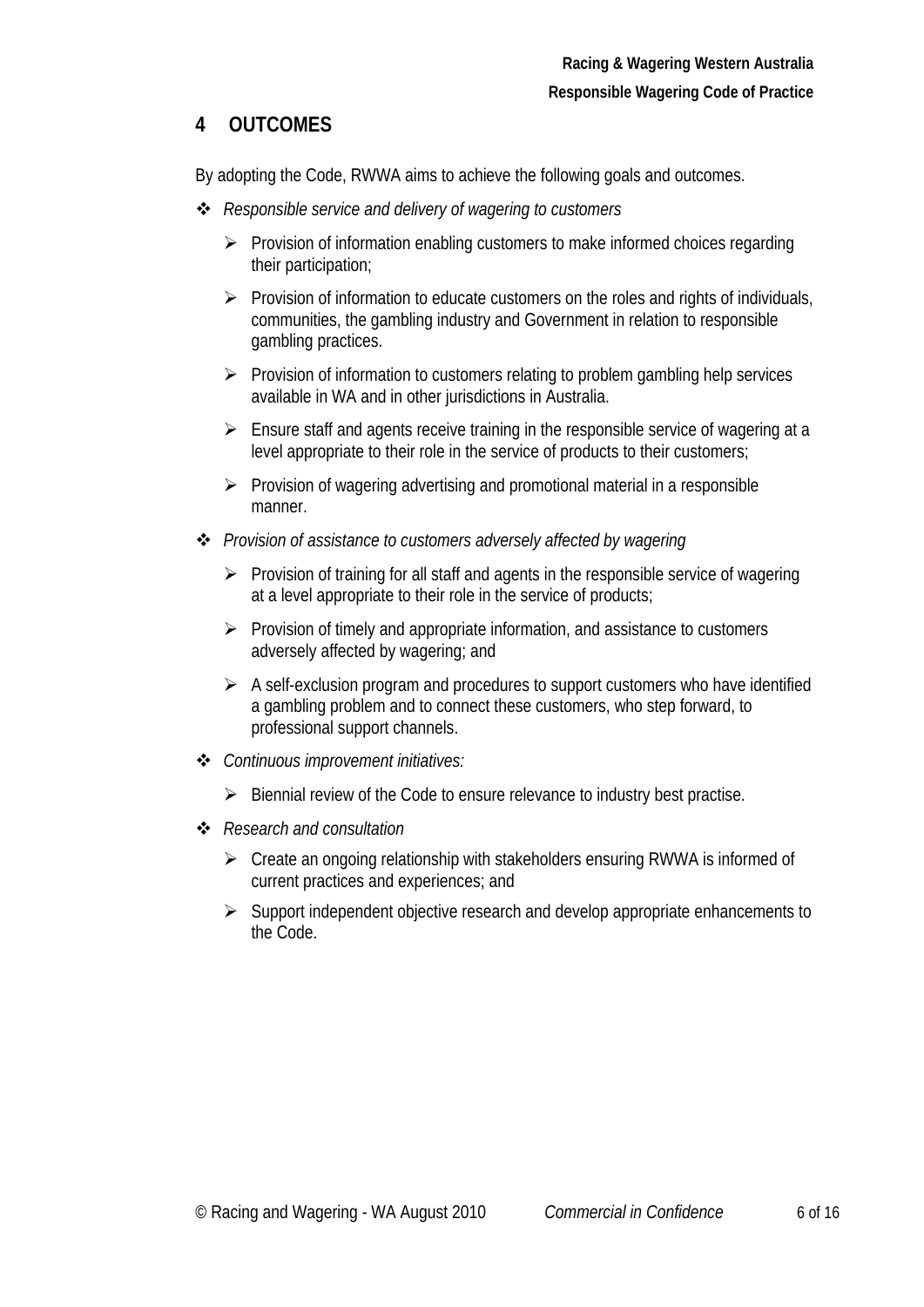# **5 THE CODE**

This Code is applicable to all TAB wagering operations and staff in Western Australia including, all RWWA management and staff; TAB fulltime and PubTAB / ClubTAB agents; and all employees of centres providing telephone or Internet wagering services.

It is recommended that the racing industry including clubs and on course totalisators adopt this code of practise or develop their own code of practise which addresses their Responsible Wagering obligations.

Compliance to the Code will be achieved through the:

- $\triangleright$  inclusion of monitoring and compliance procedures; and
- $\triangleright$  incorporation of the requirement to adhere to the code into all new terms of employment and agency agreements entered into by RWWA.

It is the responsibility of the individual Racing Clubs, to adopt this code or develop their own and to introduce any code to their relevant staff.

## **5.1 RESPONSIBLE SERVICE AND DELIVERY OF WAGERING TO CUSTOMERS**

## **5.1.1 Mission Statement**

Each wagering provider is to clearly display the Responsible Wagering Mission Statement, aimed at advising customers of RWWA's commitment to reduce the potential for people to develop gambling problems.

Mission Statement:

**"RWWA is committed to supporting the community in which we operate. We acknowledge our moral, social and business responsibilities to promote responsible wagering amongst our patrons. We actively promote a view of shared responsibility and aim to provide all industry participants an open and supportive environment in which to safely participate in our wide and varied activities."** 

## **5.1.2 Information**

The Code supports the principle of 'informed choice', and aims to empower customers with knowledge of wagering products and responsible wagering messages.

## **5.1.2.1 Wagering Products**

Each wagering provider is to provide:

- $\triangleright$  accurate information on odds, pool sizes, win rates and approximate dividends
- information on Meeting/Sport and Race/Competition details including names and number of Starters/Competitors, date, location and race/event number.
- $\triangleright$  information on rules in relation to bet types in simple language.
- $\triangleright$  form information pertaining to wagering product (Where available).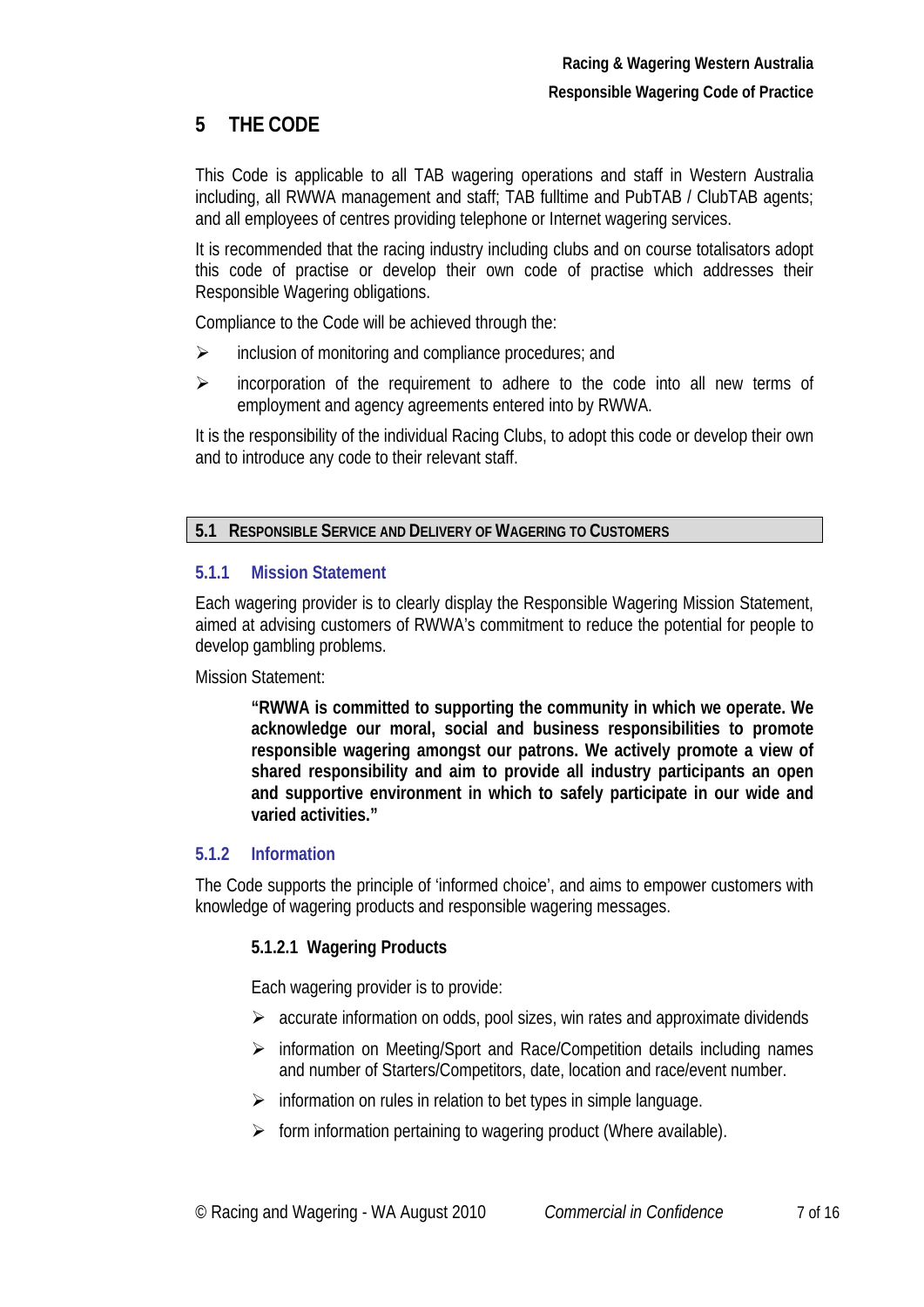#### **Responsible Wagering Code of Practice**

## **5.1.2.2 Responsible Communication**

Each wagering provider is to provide, in a prominent position of the venue, including on any wagering website, information highlighting:

- $\triangleright$  responsible wagering messages;
- $\triangleright$  contact information of support services for any person seeking such information and/or counselling.

On request by the customer, each wagering provider is to provide information in regards to the following:

- $\triangleright$  the Code of Practice:
- $\triangleright$  self-exclusion programs; and
- $\triangleright$  wagering related complaints resolution mechanisms.

Wagering providers are to incorporate problem gambling messages in and / or on:

- $\triangleright$  Form Guides (See Section 5.1.5.2);
- $\triangleright$  Racing Radio (See Section 5.1.5.3);
- $\triangleright$  ATMs (See Section 5.1.6.3); and
- EFTPOS Facilities (See Section 5.1.6.4).
- $\triangleright$  Betting Tickets

#### **5.1.3 Customer Assistance and Staff Training**

It is a requirement that all RWWA employees involved in the provision of wagering services, Retail Agents and their staff, Account Service Managers and Operators, will be trained in accordance with this Code. The training program will be an appropriate course established by RWWA.

The training programs will be continuously evaluated and updated where applicable and Retail Agents and their Staff, and Account Service Managers and Operators will attend refresher training at suitable intervals appropriate to their role.

#### **5.1.4 Responsible Wagering Responsible Officers**

The Manager Compliance and Legal is appointed as the Responsible Wagering Management representative under this code who will be responsible for:

- $\triangleright$  coordinating the promotion of responsible wagering throughout the industry;
- $\triangleright$  providing appropriate information to assist customers with gambling-related problems;
- $\triangleright$  supporting staff in providing assistance to those customers;
- $\triangleright$  evaluating and approving compliance of advertising material, in regards to Code guidelines;
- $\triangleright$  providing assistance to staff with gambling-related problems; and
- $\triangleright$  acting as key contact for support services and research initiatives.

© Racing and Wagering - WA August 2010 *Commercial in Confidence* 8 of 16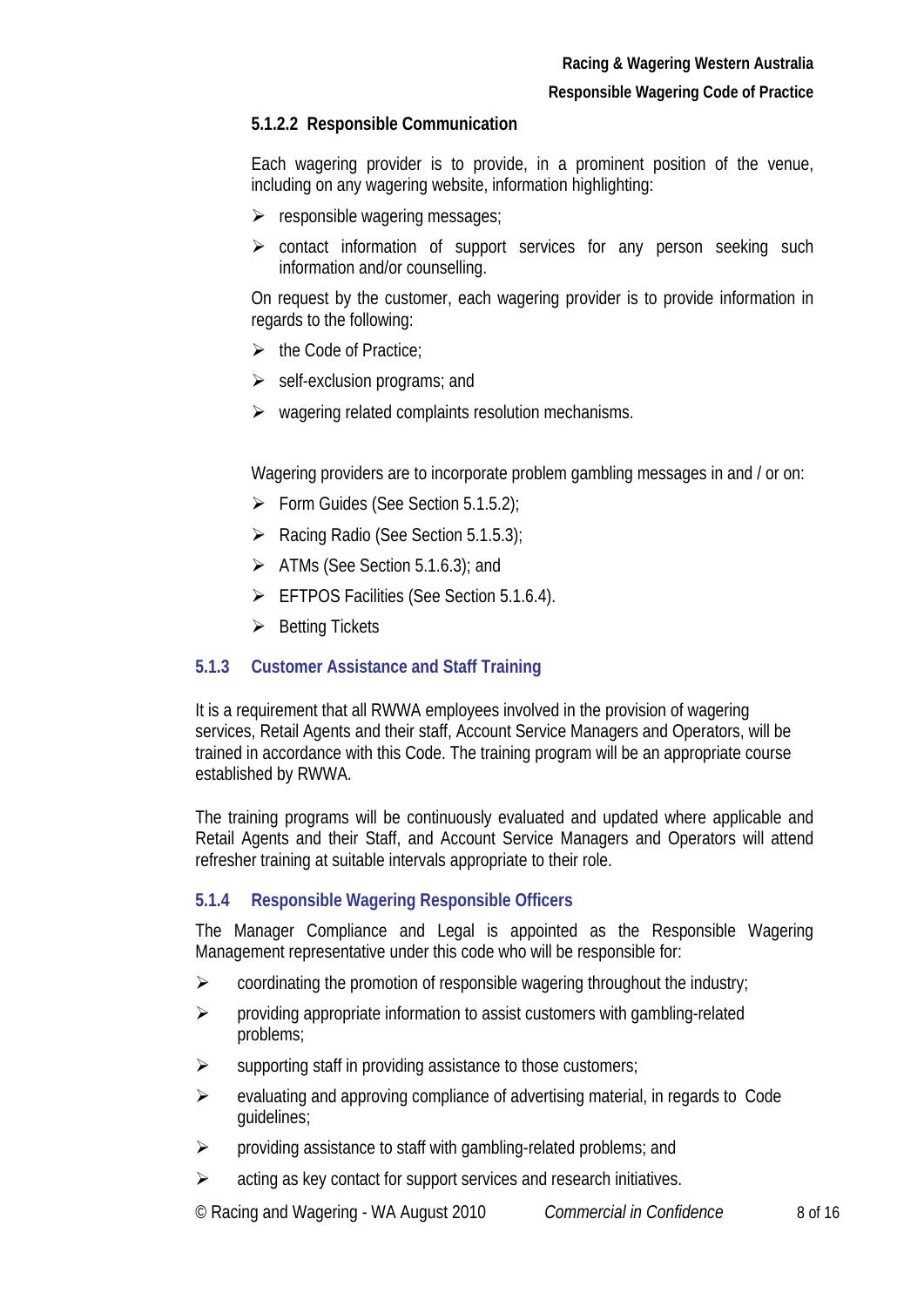#### **Responsible Wagering Code of Practice**

The Manager Retail Administration is appointed as the Responsible Wagering Customer Liaison Officer under this code who will be responsible for;

- Managing the Responsible Wagering Self Exclusion Program
- providing appropriate information to assist customers with gambling-related problems;
- supporting staff in providing assistance to those customers;
- providing assistance to staff with gambling-related problems;

These roles will work in conjunction with Retail Agents, their staff and RWWA officers in regards to fulfilment of Responsible Wagering commitments and obligations specified under this Code.

## **5.1.5 Playing Environment**

#### **5.1.5.1 Responsible Wagering Information & Messages**

All wagering venues are to display responsible wagering information and messages as outlined in section 5.1.2.2.

#### **5.1.5.2 Form Guides**

Form guides supplied by RWWA (including TAB Form) are to contain at least one problem wagering message per edition, where exclusive sponsorship contracts are not applicable.

#### **5.1.5.3 Racing Radio and Internet**

Periodic messages detailing the helpline for problem gamblers are to be broadcast over Racing Radio.

rwwa.com.au and ozbet.com.au should contain Responsible Gambling messages and the contact details of gambling help services available to customers.

It is also a requirement of South Australian Government legislation that the following text be displayed on any RWWA website.

*"Don't let the game play you. Stay in control. Gamble responsibly."*

South Australia Gambling Help Line 1800 858 858

## **5.1.5.4 Safety & Security**

All wagering venues are to take reasonable measures aimed at providing a physical and behavioural environment that is pleasant, comfortable, and safe and does not encourage irresponsible gambling.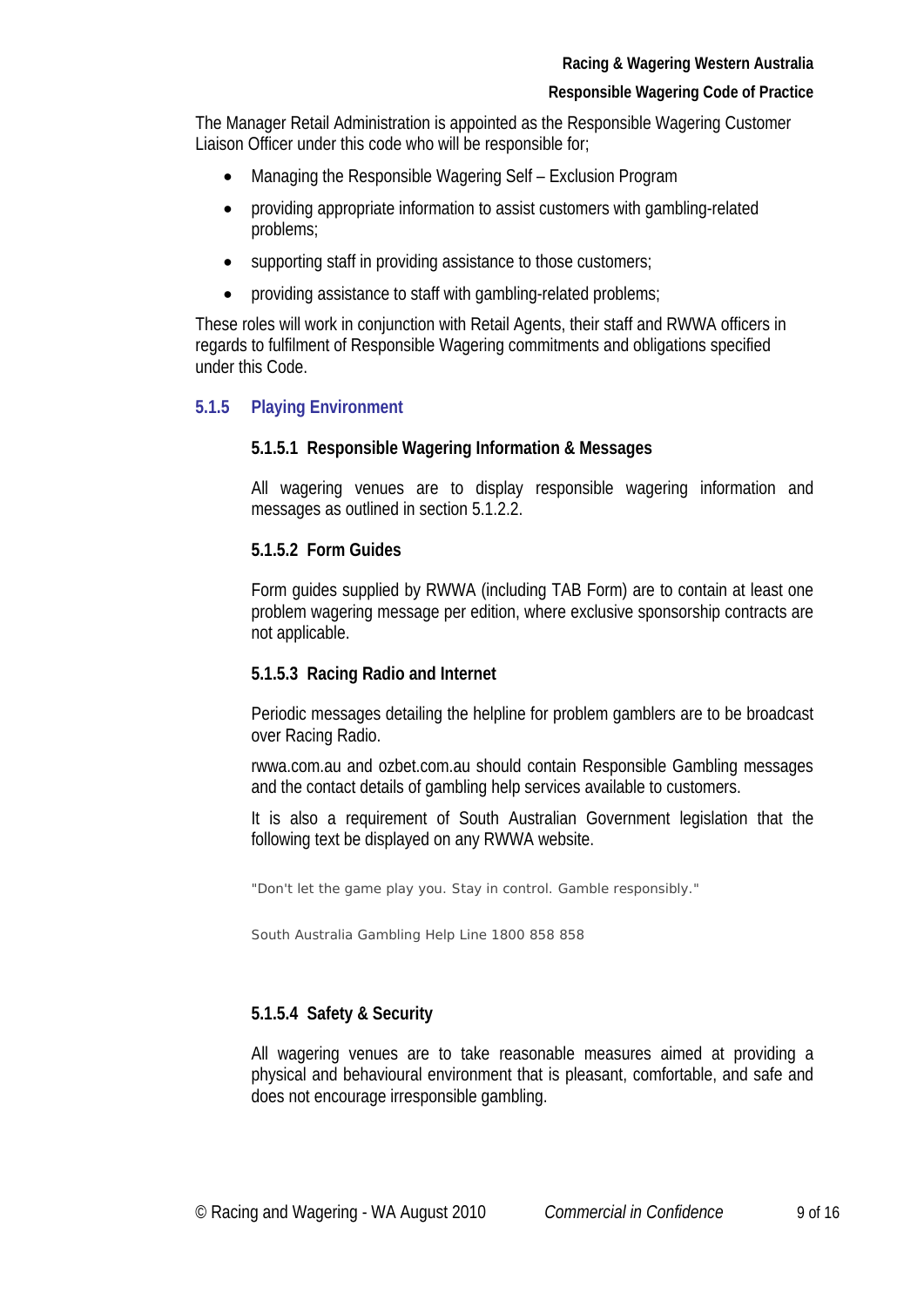## **5.1.5.5 Unattended Children**

Persons under the age of eighteen years are prohibited by law from entering or remaining in any agency whilst it is open.

TAB full time outlets will not provide childcare within the facilities.

Wagering venues within a liquor licensed TAB outlet that provide child care facilities must conform with the Liquor Licensing Act 1988 and relevant Child Care Legislation and standards, in this regard.

## **5.1.5.6 Minors**

Persons under eighteen years of age are prohibited by law from wagering.

Persons under eighteen years of age are not permitted to open or use a TAB wagering account.

It is unlawful to place a bet or collect winnings from a bet on behalf of a person under the age of 18.

Persons under eighteen years of age are not permitted to sell bets.

Wagering employees are to check ID of any person seeking to wager at a TAB venue if they believe that it is reasonably possible that the person is under eighteen years of age.

All wagering providers are to display an appropriate notice, which informs patrons that people under the age of 18 are not permitted on the premises.

## **5.1.5.7 Persons under the influence / Persons smoking**

Wagering agents and staff are prohibited by law to knowingly accept bets from persons under the influence of intoxicating liquor.

Further, the following persons are excluded from entering or remaining in a wagering venue:

- $\triangleright$  persons apparently under the influence of intoxicating liquor;
- $\triangleright$  persons who behave in an undesirable, offensive or disorderly manner (example persons are argumentative, swearing, or under the influence of drugs); or
- $\triangleright$  persons who are smoking a tobacco product (in a non-smoking designated area).

## **5.1.5.8 Staff Gambling**

All TAB Wagering agents and their staff are prohibited by law to engage in any form of gambling while they are on duty other than where this has been authorised as an act of duty.

In addition all RWWA staff must adhere to the internal HR policy titled "Betting by RWWA Staff" which prevents RWWA staff betting whilst on duty.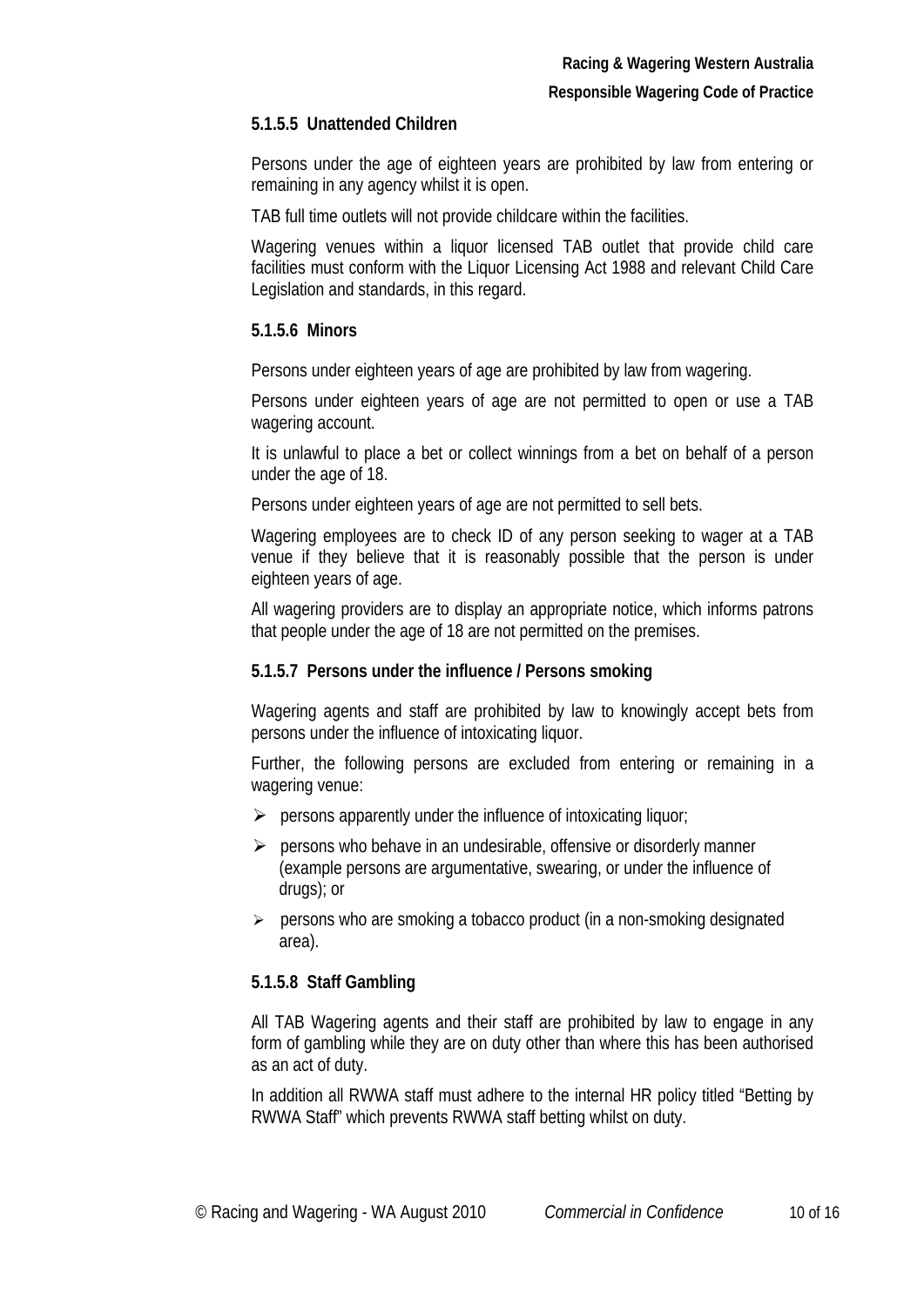## **5.1.5.9 Gratuities**

RWWA staff, Retail agents and their staff involved in the provision of wagering, are not to accept gratuities from wagering customers. Where staff believe an offer of gratuities is made, they must refuse the gratuity and should log the incident in the Responsible Wagering Incident Log contained at the front of the Self Excluded Persons File.

## **5.1.6 Financial Transactions**

## **5.1.6.1 Credit Betting**

RWWA staff, Retail Agents and their staff, involved in the provision of wagering, will not permit credit betting under any circumstances.

## **5.1.6.2 Acceptable forms of payment**

Acceptable forms of payment for bets are:

- $\triangleright$  cash:
- $\triangleright$  cheque, completed in accordance with legislation.; or
- $\triangleright$  betting via TAB Wagering account in an agency

Acceptable forms of deposits on account are:

- $\triangleright$  cash:
- $\triangleright$  funds transfer :
- $\triangleright$  cheque subject to clearance by the relevant financial institution.
- $\triangleright$  credit card (as per prescribed RWWA policies)

## **5.1.6.3 Automatic Teller Machines**

ATMs shall not be located within a TAB full time venue.

ATMs located within a liquor licensed TAB venue should display problem gambling messages and appropriate support service contact details near to or on the ATM.

## **5.1.6.4 EFTPOS Facilities**

It is prohibited by law to provide cash withdrawals from credit facilities through EFTPOS services. Where EFTPOS facilities are available in a wagering section of a wagering venue, credit transactions will not be allowed.

Existing bank card withdrawal limits per day apply.

EFTPOS facilities located within a wagering venue are to display problem gambling messages and appropriate contact details near the facility.

## **5.1.6.5 Loans**

RWWA employees, retail agents and their staff, involved in the provision of wagering services will not lend any customer money for the purpose of placing a bet through or with RWWA.

© Racing and Wagering - WA August 2010 *Commercial in Confidence* 11 of 16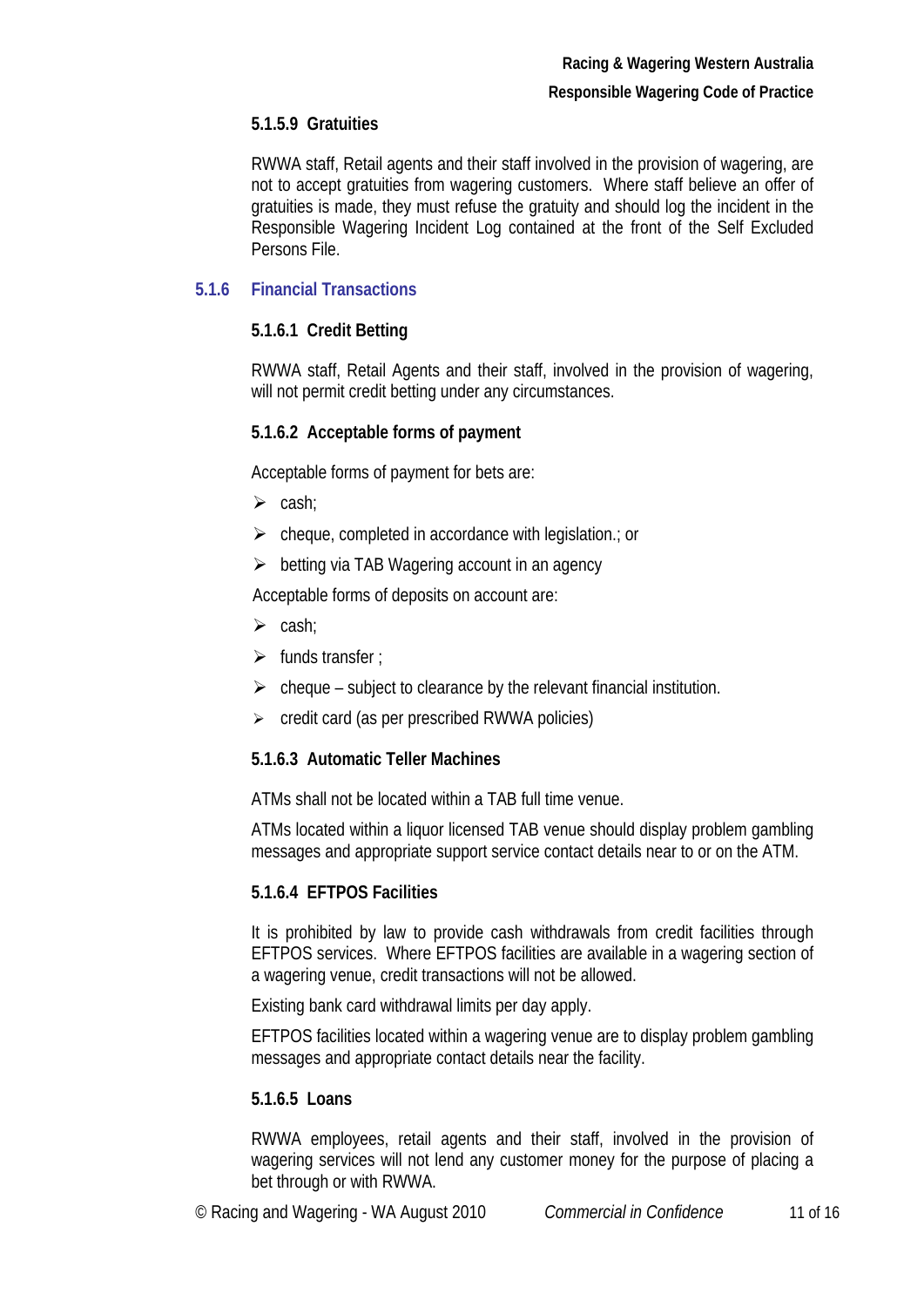## **5.1.7 Advertising**

Wagering providers are to ensure advertising and promotions are delivered in a responsible manner with consideration given to the potential impact on people adversely affected by wagering. Specifically these strategies will ensure that any advertising or promotion in regards to wagering activities:

- $\triangleright$  is not false, misleading or deceptive, particularly in relation to winning;
- $\triangleright$  is in good taste, does not offend community standards and does not involve or encourage minors to participate;
- $\triangleright$  does not broadcast during programs targeted specifically at children;
- $\triangleright$  does not depict or promote the consumption of alcohol while engaged in the activity of wagering;
- $\triangleright$  does not give the impression that wagering is a responsible strategy for financial betterment;
- $\triangleright$  does not offer inducements or promotions that encourage irresponsible or excessive wagering by a consumer.
- $\triangleright$  prizes for competitions do not incorporate
	- o cash in a form where it can be immediately reinvested (Note: Prizes may be in the form of a cheque made payable to the winner);
	- o alcohol; or
	- o betting vouchers or tickets to a value greater than \$100;
- $\triangleright$  avoids cooperative advertising with companies whose predominant products are children's products / activities; and
- $\triangleright$  complies with
	- o Legislative / regulatory requirements;
	- o Federation of Commercial Television Stations Code of Practice;
	- o Australian Association of National Advertisers Code of Ethics.

## **5.1.7.1 Competitions and Prizes**

Point of sale material and printed entry forms, are to be printed with problem gambling messages.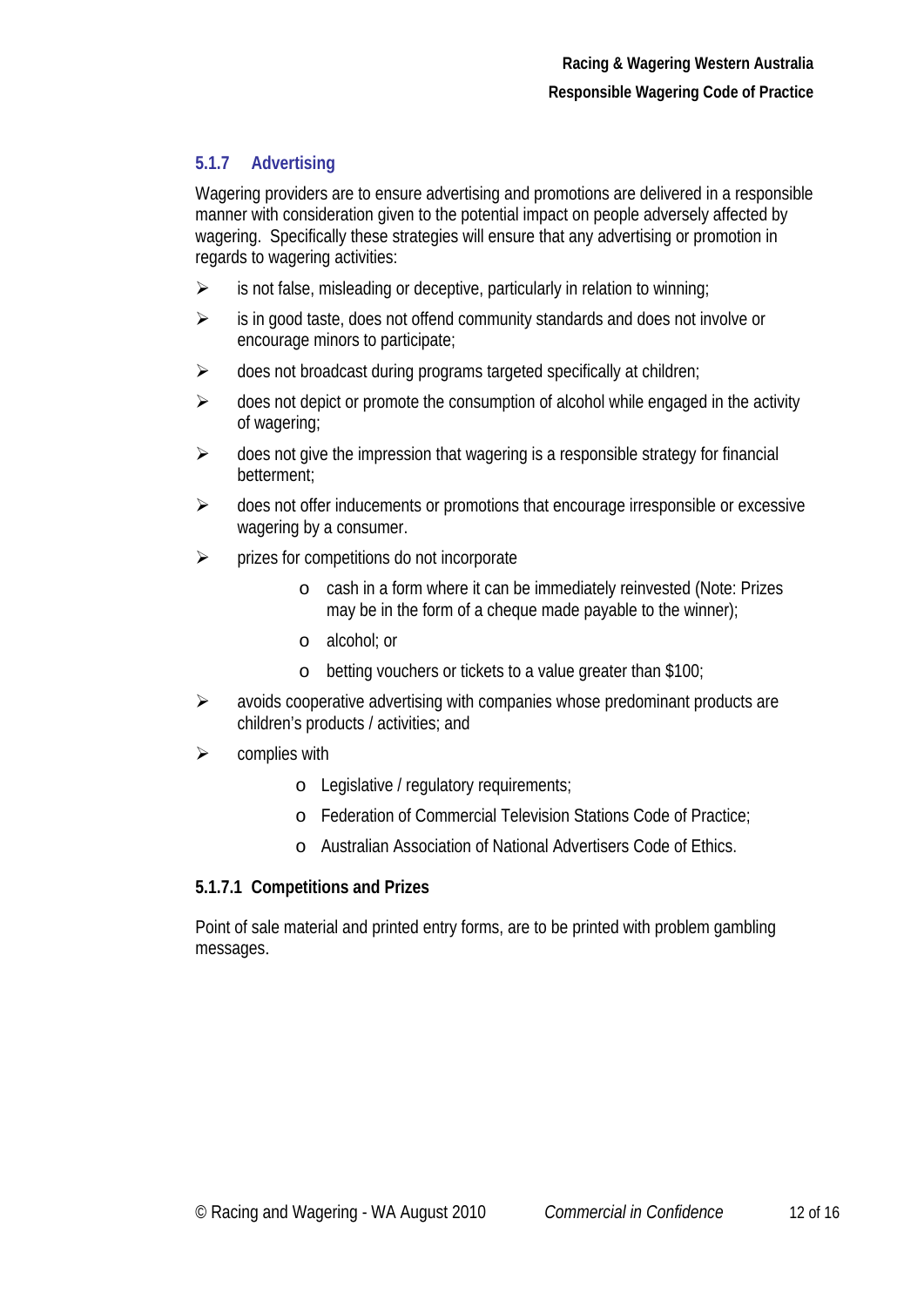#### **5.2 PROVISION OF ASSISTANCE TO CUSTOMERS ADVERSELY AFFECTED BY WAGERING**

## **5.2.1 Staff Training**

RWWA employees involved in the provision of wagering, TAB Agents and Staff, and Account Service Managers and Operators, are to be trained in the responsible service of wagering at a level appropriate to their role in the service of products, as outlined in section 5.1.3.

## **5.2.2 Information**

Responsible wagering information and messages, as outlined in section 5.1.2.2, are to be provided and displayed appropriately in all wagering venues.

## **5.2.3 Self-exclusion Program**

RWWA has developed a self-exclusion policy offering options to customers to prevent access to retail outlets, telephone and Internet betting account services and racecourse totalisator facilities. This program incorporates an agreement that a customer enters into that specifies the terms of the program including a cooling off period and the terms under which they may apply to revoke their self exclusion after a minimum period of 12 months.

Wagering venues are to:

- $\triangleright$  provide customers seeking self exclusion with the contact details of the Responsible Wagering Customer Liaison Officer and brochures and information including contact numbers for support services as appropriate.
- $\triangleright$  not send correspondence or promotional material to customers who are excluded or known to have formally requested this information not be sent.

More specific details of the self exclusion program are available upon request from the Responsible Wagering Customer Liaison Officer or.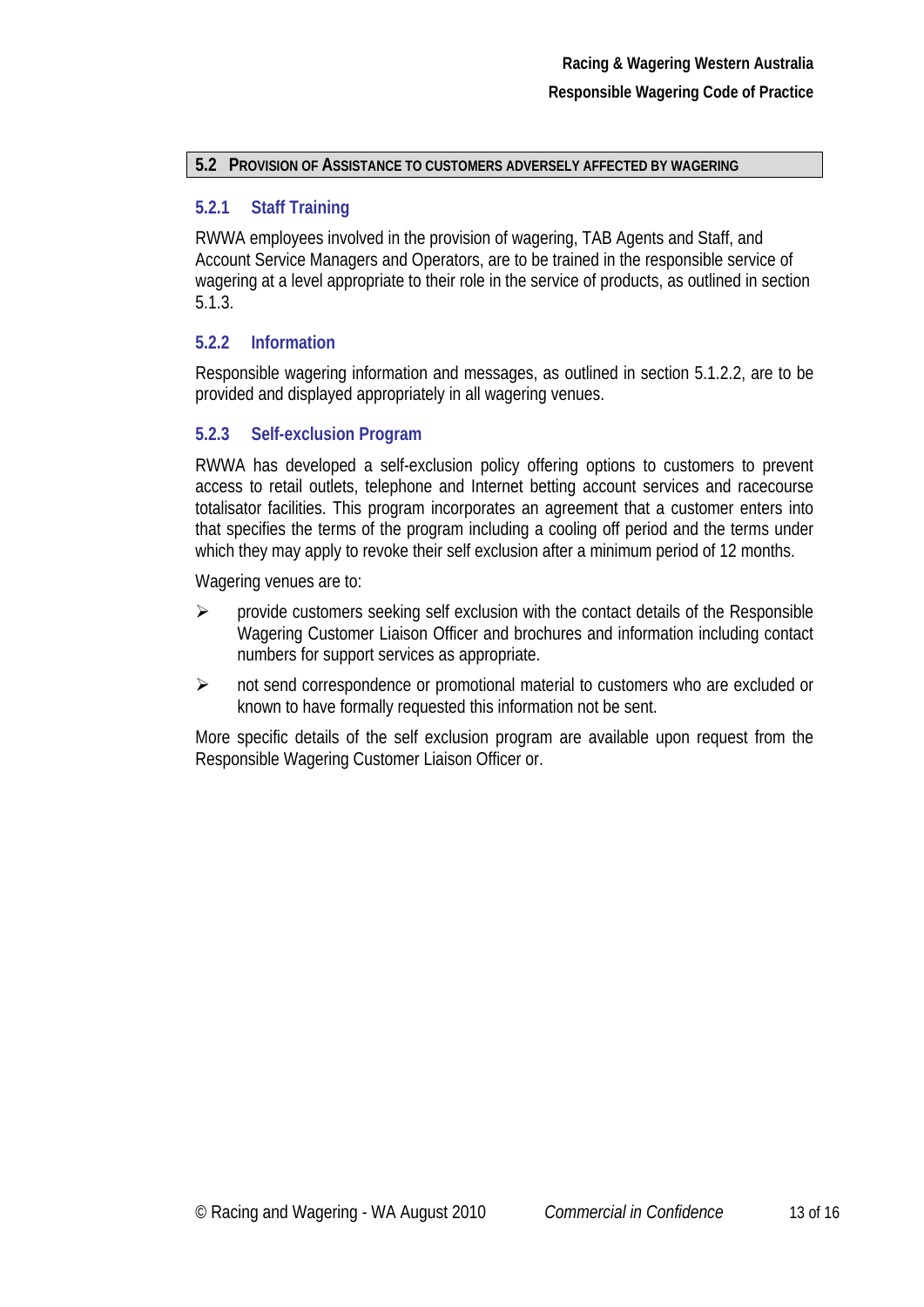## **5.3 CONTINUOUS IMPROVEMENT INITIATIVES**

RWWA is committed to continuously monitoring and improving, the Code, policies and procedures, as more is learned about the Code's effectiveness and the nature of problem gambling, through up to date research and learning's.

## **5.3.1 Responsible Wagering File**

Each Wagering Venue is to maintain their own Responsible Wagering File which contains the details and photographs of self excluded persons and an incident log at the front of the file which should be used to record;

- $\triangleright$  venue responsible wagering related staff training;
- $\triangleright$  action taken by staff in accordance with Code;
- $\triangleright$  material complaints / incidents relating to the delivery of responsible wagering; and
- $\triangleright$  action taken relating to customer exclusion or self-exclusion.

The Responsible Wagering File should be maintained by senior venue / outlet staff and used by all staff for its intended purpose. The incident log from the front of the file should be made available to Territory Managers, Compliance staff, authorised officers from the Department of Racing, Gaming and Liquor and the Manager Retail Wagering upon request.

## **5.3.2 Compliance Review of Responsible Wagering Code of Practice**

The Responsible Wagering Management Representative will co-ordinate a biennial review of this document and any related procedures.

#### **5.3.3 Privacy**

RWWA and its venues are to comply with RWWA's privacy Policy, privacy laws and regulations.

#### **5.4 RESEARCH AND CONSULTATION**

The Responsible Wagering Management Representative will retain contact information and create an ongoing relationship with support services and relevant stakeholders, ensuring appropriate current practices and experiences are enhanced or included in the Code of Practice and Association Manuals.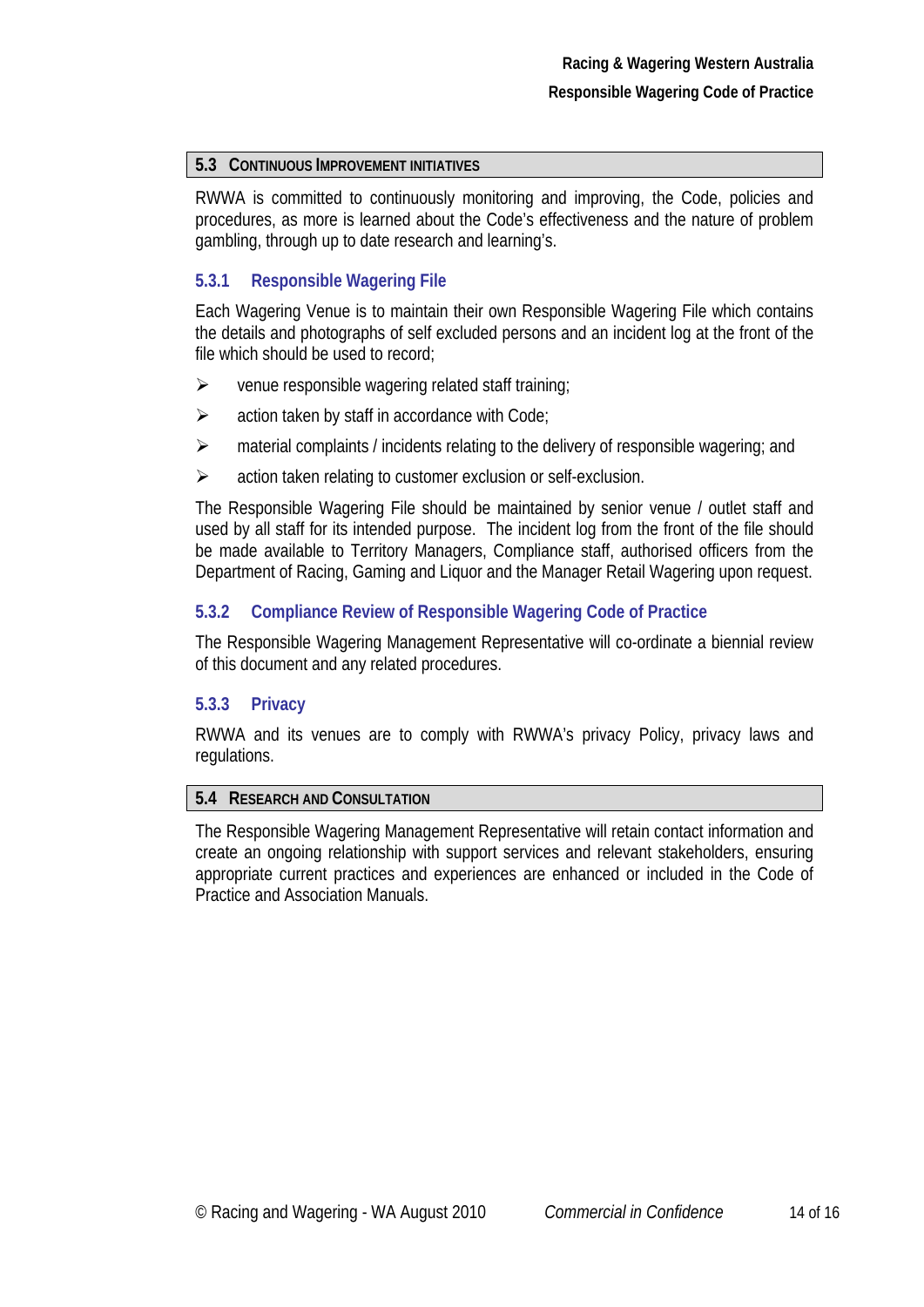# **6 GLOSSARY OF TERMS**

## **Wagering Provider:**

An organisation that provides products and services, enabling customers to wager on the outcome of on and off-course thoroughbred, harness and greyhound racing, and / or sports events.

## **Wagering Venues:**

Wagering Venues are defined as any outlet or venue in which totalisator and fixed odd wagering is conducted. This includes:

- $\triangleright$  TAB full time agencies;
- Defined areas within premises licensed under the *Liquor Licensing Act 1988*; and

## **Account Service Centres:**

Account Service Centres are defined as a RWWA Centre in which totalisator or fixed odds wagering is conducted. This includes:

- $\triangleright$  Telephone betting services; and
- $\triangleright$  Internet betting services.

## **Racing Clubs**

Racing Clubs means Clubs that are licensed to undertake racing events under such terms and conditions determined by RWWA.

## **Industry Employees:**

RWWA employees not involved directly in the provision of wagering services.

## **Agents and Staff:**

RWWA employees or agents directly involved in the provision of wagering services.

## **Account Managers and Operators:**

Staff employed in Racing Industry Centres that provide telephone or Internet wagering services who are directly involved in the provision of wagering services.